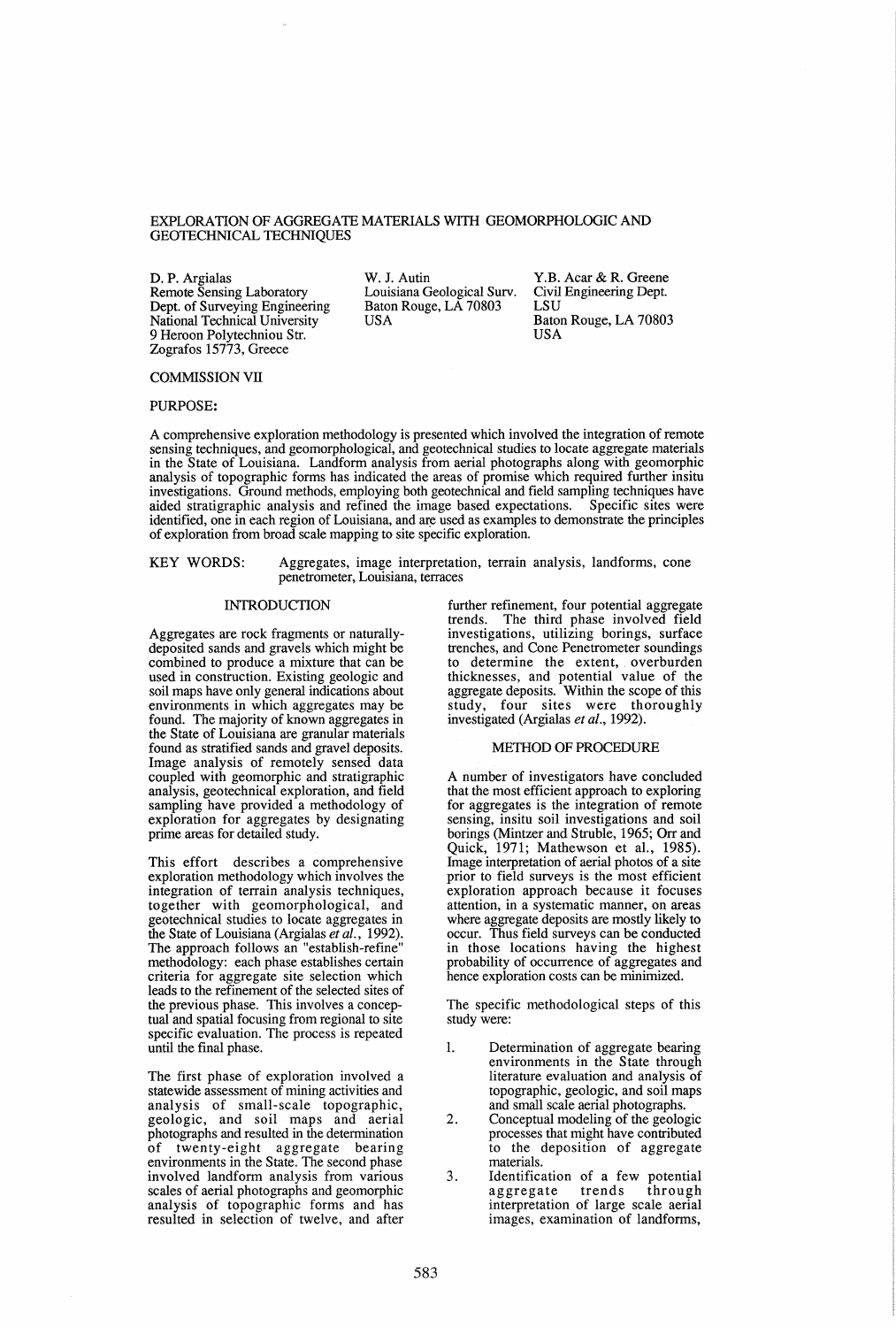and geomorphic analysis of topographic forms.

- 4. Field investigations, utilizing borings and surface trenches, to determine the extent, overburden thicknesses, and potential value of aggregate deposits.
- 5. Procurement and analysis of conepenetrometer data to define the depth and distribution of the potential aggregate-producing strata.
- 6. Convergence of evidences and final site evaluation for economic aggregate potential.

In order to accomplish these steps it was found necessary to segment the study in three Phases. Figure 1 presents an overview of the phases, tasks, work activities, and products of the aggregate exploration process. Phase 1 describes the Literature Survey and Regional Evaluation, Phase 2 describes the Landform Interpretation through Terrain Analysis, and Phase 3 describes the Selective Field Checking, Stratigraphic Mapping, and Cone Penetrometer Testing. The approach is one of "establish-refine": each phase will establish certain criteria for aggregate site selection which will lead to the refinement of the selected sites of the previous phase; this process will be repeated until the final phase. This involves a conceptual and spatial focusing from regional to site specific evaluation.

### Phase 1: Literature survey and regional evaluation

Aggregate deposition follows certain physical laws. Aggregates are expected to be found only under certain geologic conditions and are not likely to be found occurring under others. It is therefore important that relevant geological processes be established and related to patterns of aggregate deposition. To accomplish the above goals, a literature survey was conducted of all available topographic, geologic, geomorphic, geotechnical, hydrologic, and pedologic reports and maps to formulate the regional picture. Furthermore, an inventory of the location, origin, morphologic history and<br>composition of previously located deposits was made to provide means for conceptual<br>and spatial interpolation in search of new deposits. Files searched were those of the Louisiana Department of Transportation and Development, the Louisiana Geological Survey, the U.S. Army Corps of Engineers, and the Soil Conservation Service.

After a thorough perusal and study of the available maps, reports, and data regarding the previously located aggregate deposits, a regional concept was formulated. The concept forms a general impression as to the nature of the soil and landform conditions. The State's soils were analyzed with respect to their geologic and geomorphic origin by noting the arrangement of physiographic units and the materials or layered sequences underlying them. As a result of Phase I

studies, twenty eight aggregate bearing trends were identified for further analysis (Argialas *et al., 1992).* 

Phase 2: Landform interpretation through terrain analysis

Interpretation of landforms using aerial photographs was achieved in two scales of analysis: regional and detailed. The regional analysis employed small-scale aerial photographs (approximately 1/135,000 scale) and the detailed analysis employed medium (approximately 1/65,000 scale) and large scale aerial photographs (approximately 1/20,000 and larger scales).

The methodology of identifying aggregate<br>materials on aerial photographs was based on the interpretation and mapping of landform units and features such as Pleistocene terraces, valley train deposits, and Holocene flood plains. Landforms are the key elements in the exploration of aggregates from aerial photographs because they indicate the development of constructional geologic processes of soil erosion, transportation and deposition. The various landforms in which aggregate deposits may occur in Louisiana are of fluvial type and include stream terraces, fluvial outwash, meander belt deposits, point bars, abandoned channels, and braided stream channels.

Landforms were studied through the terrain analysis approach. Terrain analysis is the systematic study of visual and physical elements relating to the origin, morphologic history, and composition of landforms (Way, 1978). It is the approach used by photointerpreters in analyzing soil patterns from large scale photography. It is based on the principle that similar environmental, geologic, topographic, and climatic conditions create similar landscape patterns.

The visual and physical elements employed during stereoscopic terrain analysis were the pattern elements and included topography, drainage patterns, gully characteristics, vegetation, and land use. These pattern elements provide the framework within which the visual impression of landforms was examined and recorded. When a specific landform type was identified, the soil types was subsequently inferred because most of the landforms exhibited specific range of soil types and textures.

Besides mapping landforms that could potentially bear aggregate materials, one can also identify landform features that have potential for aggregate materials. Landform features having a high potential for aggregate materials include active and abandoned point bar deposits, stream terrace deposits, abandoned channels, and meander belt deposits (Frost, 1945). Point bars are typically composed of distinct layers that have a upward grading sequence, that is, gravel, the coarsest material can be found at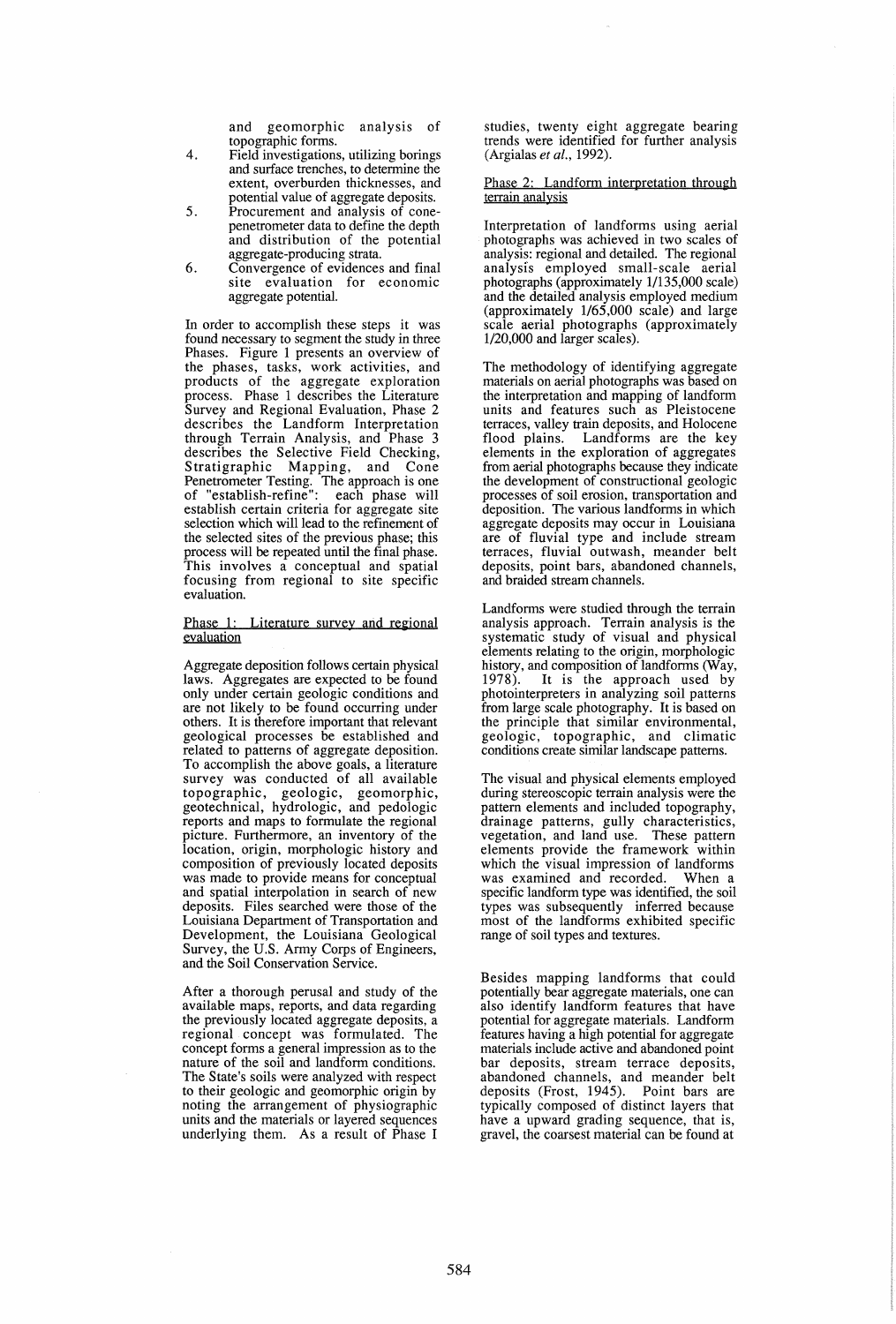the base and grade upward through sand, fine sand, clay and other floodplain deposits (Autin, 1985; Schumn, 1977). As a river continues its lateral movement within its meander belt, meander loops may be cut off<br>or abandoned, and therefore act as storage areas for coarse grained point bar deposits. Other areas with a high potential for aggregate materials are simple valley fill and the confluences of channels and tributaries with high bed load. These areas tend to have no distinctive surface expression and therefore are difficult to identify on aerial images. Valley fill occurs when the coarsest materials are deposited within the deepest parts of the channel and the channel is subsequently covered by finer floodplain deposits as the channel is abandoned. Deposits at confluences are the result of a high bedload, high velocity stream meeting a low velocity stream. The low velocity stream is unable to transport the material of the high velocity stream and thus the bedload material will be deposited at the location where they meet. Areas that separate landform units also has a potential for aggregate materials. As stream flows from one landform to another the gradient between landform changes. As a result of these gradient changes, the competence of the streams are reduced causing deposition to occur in their channels.

Landform interpretation was performed using the following steps for each trend (Argialas *et al.*, 1992):<br>(1) Rev

- Review and description of the soil composition of the trend using soil survey and other relevant published information.
- (2) Review and description of the geology of the trend from information found in<br>parish geology bulletins and parish geology bulletins other relevant journal articles.
- (3) Review and description of the geomorphic origin and history of the trend from information found in parish geology bulletins, journal articles and other published papers.
- (4) Stereoscopic analysis of photographs using the terrain analysis approach.
- (5) Identification and mapping of landforms based on the observed pattern elements.
- (6) Correlation of observed landform with geologic unit, soil unit, and geomorphic origin and history to determine if any relationship exist. Any correlation would allow further refinement of the aggregate trends.

Mapping of landform boundaries was based on the following criteria:

- (1) identification of any drastic or sharp change in topographic gradient, drainage pattern, vegetation and landuse;
- (2) boundary lines between geologic units if available;
- (3) boundary line between soil units if available or the soil composition of the aggregate trends; and

(4) the existence of special landform features such as meander scars and point bars.

Landform interpretation and mapping included careful scrutiny of areas where significant changes of the pattern elements take place for these are directly related to locations where changes in landform and soil patterns occur. Often these changes occur at<br>breaks in slope. These slope changes are generally accompanied by change in soils and subsurface sediments. Change in topographic<br>gradient of trends is a good gradient of trends is a indication where deposition would have occurred. Many of the important gravelbearing strata in Louisiana occur beneath landforms constructed in aggradational sedimentary environments. The density of drainage patterns generally is related to the relative permeability of surface materials. Distinctive differences in drainage pattems and dissection are associated with the Pleistocene terraces of southeastern Louisiana<br>(Mossa and Autin, 1989). The (Mossa and Autin, boundary line between geologic units usually indicates different geologic material that are suitable or not suitable for aggregate. Similarly, some soils are good indicators of aggregate potential as the soils are the result of weathering of the underlying materials or deposition. Light soil tones on B&W images are indicative of coarse-grained, well-drained soils. In Louisiana, settlement patterns often follow trends of well drained soils associated with sand and gravel extraction. Vegetative cover can be indicative of granular materials, because some tree species prefer well drained soils (e.g., orchards and pine trees). These criteria were used separately or in combination in order to identify locations that may have a potential for aggregate material.

### Phase 3: Selective field checking, stratigraphic mapping, and cone penetrometer testing

Selective field checking and stratigraphic mapping was carried out to confirm and/or revise the image interpretation results and to evaluate the surface characteristics of the aggregate trends. The reconnaissance stratigraphic study has employed a Giddings hydraulic probe and it was conducted at four sites to gather information on the geometry of the deposits, general textural trends within the deposits, and overburden characteristics (Mossa and Autin, 1989). Refined aggregate location maps, stratigraphic maps and cross sections were prepared to show the lateral distribution and depth of the aggregate deposits and associated overburden (Argialas *et al., 1992).* 

To further refine and compliment the previous results Cone Penetrometer Testing was employed. The cone penetrometer can be used to classify the different soil strata by employing the recorded data from the field tests. The data recorded from the field test were (1) tip resistance, (2) frictional resistance, and (3) friction ratio. The tip resistance is defined as the resistance offered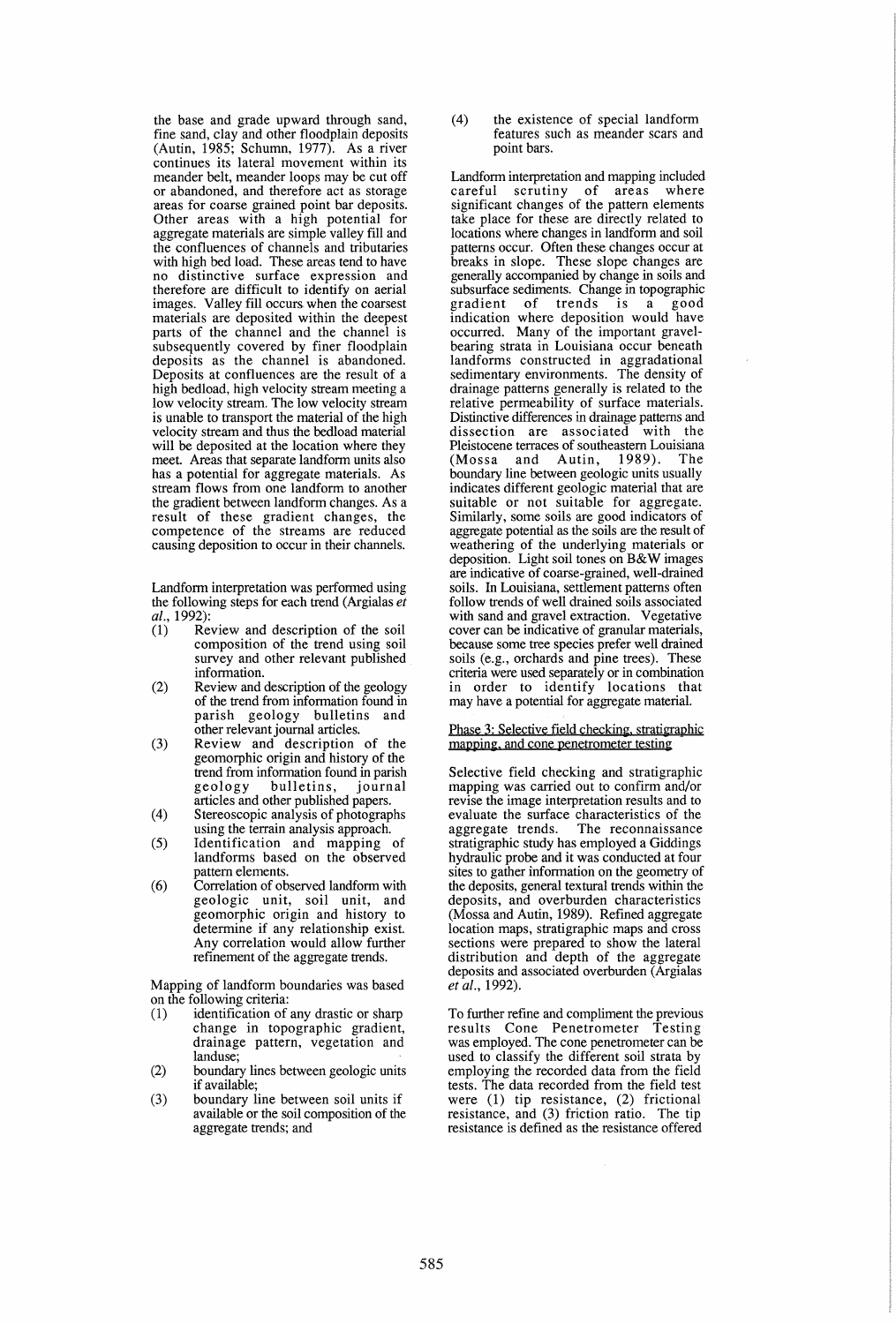by the soil to the tip of the penetrating cone. The friction resistance is the resistance measured along the sleeve of the cone. The friction ratio is defined as the ratio between the sleeve friction to the cone resistance. These values vary with the type of soils like clay or sand or a mixture of both, the consolidation levels i.e. normally consolidated or over consolidated (in clays) and the relative density (for sands). Several studies were conducted using this equipment in Louisiana and several classification charts have been developed for identifying the soils<br>based on these data and some of these charts are used in the present classification study.

Two sites were selected to minimize exploration costs. The sites were selected at locations where confirmatory information or<br>more detailed information was required. The cone penetrometer sounding locations were selected to complement the hydraulic probe data. The data from the cone penetrometer data could confirm, or refine the findings of image analysis and stratigraphic mapping.

Data related to location of aggregate materials is obtained through an iterative process involving integration of information extracted during all phases of the study. convergence of information from the smallest to the largest scale of analysis and from image data to geotechnical data reinforces the interpretation made at each level. All data from image analysis, stratigraphic survey, cone penetrometer borings, and field samples were integrated and correlated leading to the final assessment of the aggregate deposits and their textural composition. Final maps were made to show the location of the four aggregate trends on 7.5 minute topographic base maps. Final profiles were drawn to show the textural composition of the aggregate deposits and their associated overburden (Argialas *et al., 1992).* 

## **CONCLUSIONS**

Aggregate material deposits which can be processed economically for construction materials are an important resource for the State of Louisiana. This need together with the shortage of aggregates in the State neces-<br>sitated a thorough study in development of an exploration methodology for mapping the availability, location, and extent of aggregate materials. This efort described a comprehensive exploration methodology which involved the integration of terrain analysis techniques, geomorphological, and geotechnical studies to locate aggregates in the State of Louisiana. Landform analysis from aerial photographs along with geomorphic analysis of topographic forms has indicated the areas of promise which required further insitu investigations. Ground methods, employing both geotechnical and field sampling techniques have aided stratigraphic analysis and refined the image based expectations.

### REFERENCES CITED

Argialas, D., Autin, W., and Y., Acar, 1992. Exploration for Aggregates in Louisiana. Final Report (Draft), Louisiana Department of Transportation and Development, Louisiana<sup>†</sup> Transportation Research Center, Baton Rouge, LA. pp. 191.

Autin, W. J., 1985, Alluvial morphology and stratigraphy of a meandering segment of the Amite River, southeastern Louisiana: Southeastern Geology, v. 26, no. 2, p. 95- 110.

Frost, R., 1945, "Identification of Granular Deposits by Aerial Photography," Highway Research Board, 26th Annual Meeting, Vol. 25, pp. 116-129.

Mathewson, C., Lytton, R., Cason, C., Gowan, *S.,* and Brotherton, 1985, "Exploration for Aggregates, Texas NE Gulf Coast," Texas Transportation Institute and State Department of Highways and Public Transportation, Research Report 267-IF.

Mintzer, 0., and Struble, R., 1965, "Manual of Terrain Investigation Techniques for Highway Engineers," Engineering Experiment Station, Ohio State University, Final Report EES 196-2.

Mossa, J., and Autin, W. J., eds., 1989, Quaternary geomorphology and stratigraphy of the Florida Parishes, southeastern Louisiana: A field trip: Louisiana Geological Survey, Guidebook Series no. 5,98 p.

Orr, D., and Quick, J., 1971, "Construction Materials in Delta Areas," Photogrammetric Engineering, Vol. 37, No.4, pp. 337-351.

Schumn, S. A., 1977. The Fluvial System. John Wiley and Sons, New York, 338 p.

Way, D., 1978, Terrain Analysis, McGraw-Hill, New York, NY.

#### ACKNOWLEDGEMENTS

This project was funded by the Louisiana Transportation Research Center under project number 87-2GT. The authors are grateful for the support provided and efforts given by their project officer Mr. Paul M. Griffin, Jr, LTRC Geophysical Systems Research Administrator. The cone penetration soundings were mostly conducted by the LSU Research Vehicle for Geotechnical Investigations and Testing Studies. Technical support by Mr. Bill Tierney is appreciated. Dr. Joann Mossa and Mr. J. C. Holmes, both formerly of LGS, have provided assistance in the initial phase of this project.